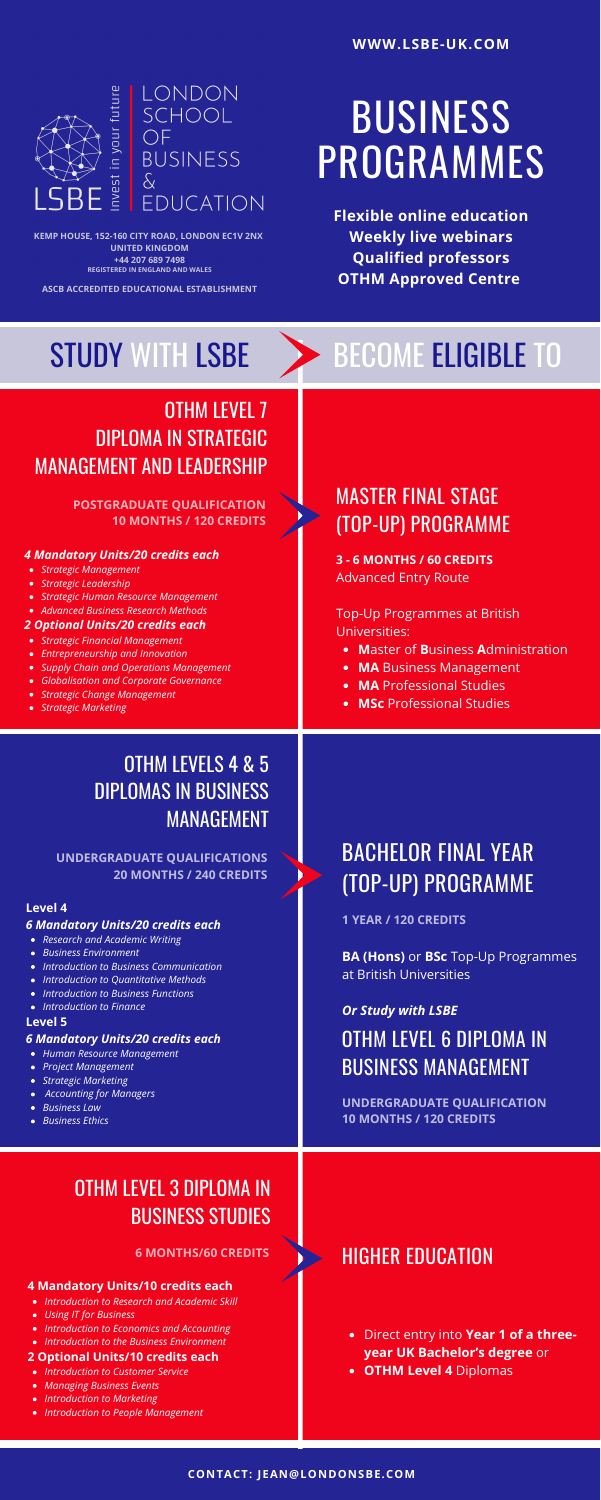# **EDUCATION** PROGRAMMES

**WWW.LSBE-UK.COM**



**Flexible online education Weekly live webinars Qualified professors OTHM Approved Centre**

## STUDY WITH LSBE > BECOME ELIGIBLE TO

### OTHM LEVEL 7 DIPLOMA IN EDUCATION MANAGEMENT AND LEADERSHIP

- *Contemporary Issues in Education: Theory, Policy and Practice*
- *The Management of Educational Change*
- *Managing Effective Intercultural Communication and Perspectives*
- *Pedagogy and Practice in Education*
- *Leading Reflective Practice in Education*
- *Research Methods in Education*

### *6 Mandatory Units/20 credits each*

### **POSTGRADUATE QUALIFICATION 10 MONTHS / 120 CREDITS**

### MASTER FINAL STAGE (TOP-UP) PROGRAMME

- **MA** in Education Management and Leadership
- **MA** Professional Studies
- **MSc** Professional Studies

**3 - 6 MONTHS / 60 CREDITS** Advanced Entry Route

Top-Up Programmes at British Universities:

### OTHM LEVEL 6 DIPLOMA IN TEACHING AND LEARNING

- *Lesson Planning*
- *Reflective Teaching*
- *Management of Class Dynamics*
- *Curriculum Design*
- *Integrated Education*
- *Technology in Education*

### **6 Mandatory Units/20 credits each**

**UNDERGRADUATE QUALIFICATION: 10 MONTHS/120 CREDITS**

### OTHM LEVELS 4 & 5 DIPLOMAS IN EDUCATION AND TRAINING MANAGEMENT



- *Principles, Theories and Practices of Education and Training*
- *Create Education and Training Programmes*
- *Engage Learners in the Education and Training Process*
- *Plan, Allocate and Monitor Work in Own Area of Responsibility*
- *Evaluate Education and Training Provision*
- *Reflect on and Maintain Skills and Practice in Education and Training*

- *Teaching, learning and assessment in education and training (Level 4) (20 credits)*
- *Theories, principles and models in education and training (Level 5) (20 credits)*
- *Developing teaching, learning and assessment in education and training (Level 5) (20 credits)*
- *Wider professional practice in education and training (Level 5) (15 credits)*

- *Develop and prepare resources for learning and development (Level 4) (6 credits)*
- *Develop learning and development programmes (Level 4) (6 credits)*
- *Equality and diversity (Level 4) (6 credits)*
- *Evaluating learning programmes (Level 4) (3 credits)*
- *Identify the learning needs of organisations (Level 4) (6 credits)*
- *Manage learning and development in groups (Level 4) (6 credits)*
- *Understanding and managing behaviours in a learning environment (Level 5) (6 credits)*
- *Action research (Level 5) (15 credits)*

#### **Level 4**

#### *6 Mandatory Units/20 credits each*

### **Level 5**

### *4 Mandatory Units*

### *45 Credits of Mandatory Units*

### **UNDERGRADUATE QUALIFICATIONS: 20 MONTHS / 240 CREDITS**

**OTHM IS A UK BASED AWARDING ORGANISATION (CERTIFICATION BODY) APPROVED AND REGULATED BY OFQUAL (OFFICE OF THE QUALIFICATIONS AND EXAMINATIONS REGULATION) IN ENGLAND. AS OTHM QUALIFICATIONS ARE REGULATED, GRADUATES ARE ELIGIBLE TO PROGRESS ONTO DEGREE AND MASTER'S PROGRAMMES WITH ADVANCED ENTRY.**

**KEMP HOUSE, 152-160 CITY ROAD, LONDON EC1V 2NX UNITED KINGDOM +44 207 689 7498 REGISTERED IN ENGLAND AND WALES**

**ASCB ACCREDITED EDUCATIONAL ESTABLISHMENT**